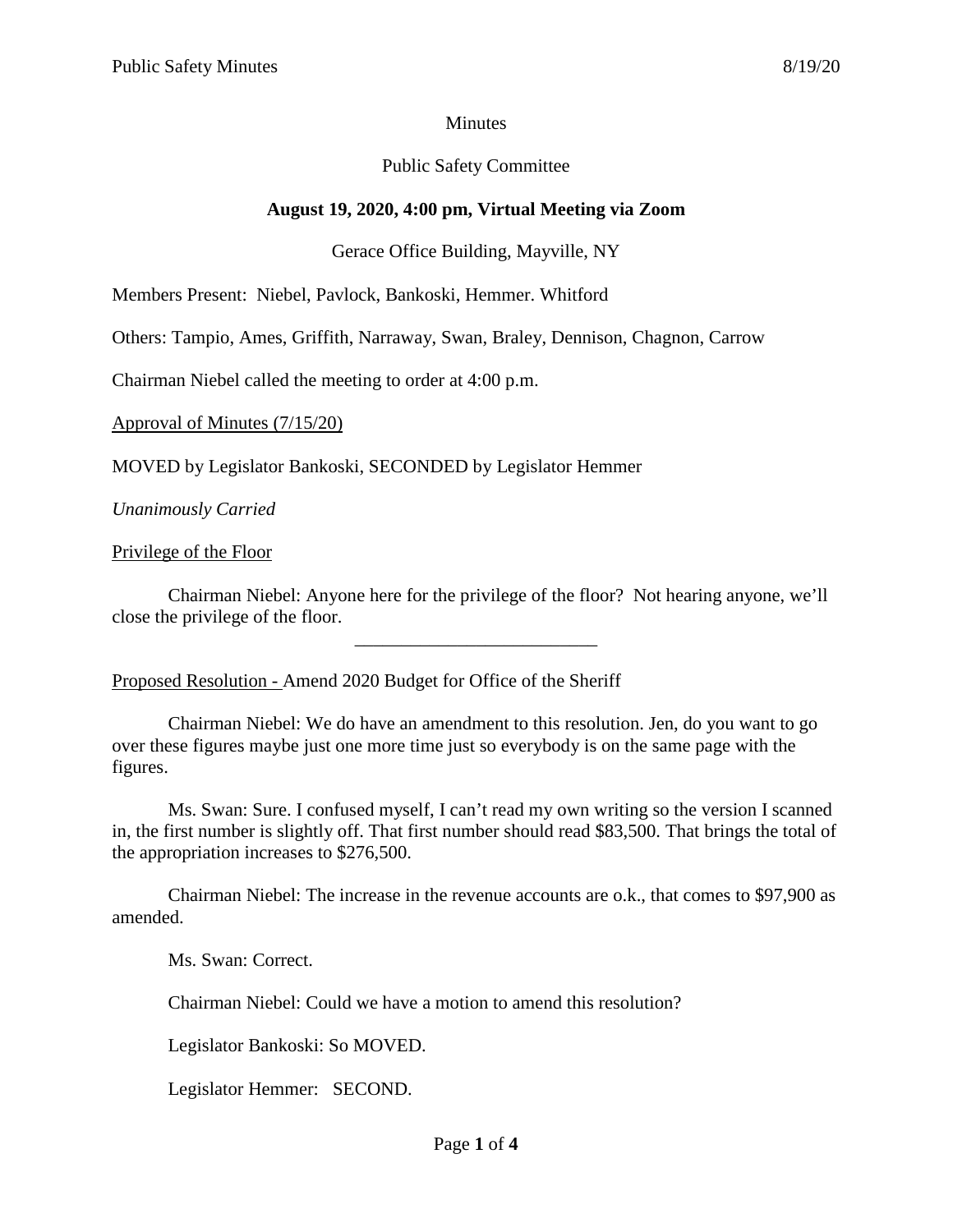Chairman Niebel: All those in favor of the motion as amended?

# *Unanimously Carried*

Mrs. Dennison: I wanted to ask Jen if she could just, I got the changes to the appropriation accounts but could you tell me the changes to the revenue accounts again please, in the amendment?

Ms. Swan: The revenue accounts, the first one you see listed, the 3110 GRNT.R438.9BMB, is increasing to \$61,000 and then we're adding revenue account A.3110.GRNT.R438.9000, for \$22,500.

Mrs. Dennison: O.k., thank you.

Chairman Niebel: The motion has been amended. We're going to vote on the motion as amended. Those in favor?

# *Unanimously Carried*

Proposed Resolution – Authorize Execution of Lease Agreement with Verizon Wireless for Tower Space

Under Sheriff Braley: That's the Oak Hill tower in the Town of Carroll. They contract – tentative negotiations have been approved in the amount of \$4,250 for this year. It's a five year term.

Chairman Niebel: It seems to me that we've had this a number of times in the past.

Ms. Swan: Actually this particular contract is actually a new contract with Verizon. I believe we contract with them at another tower location but we have not contracted with them at this location yet.

Chairman Niebel: Oh, not at Oak Hill?

Ms. Swan: Correct.

Legislator Hemmer: These are going to be new antennas up there.

Ms. Swan: This is actually new revenue, that's why the resolution that you see includes the budget amendment for 2020. It wasn't accounted for in the 2020 budget since it's new so the \$4,250 *(cross talk)* of the revenue for the rest of the year and then we added it into the 2021 budget during our budget process so it's already accounted for there.

Chairman Niebel: Excellent Jen. The next time this lease comes up, you negotiate because you'll get us a better deal.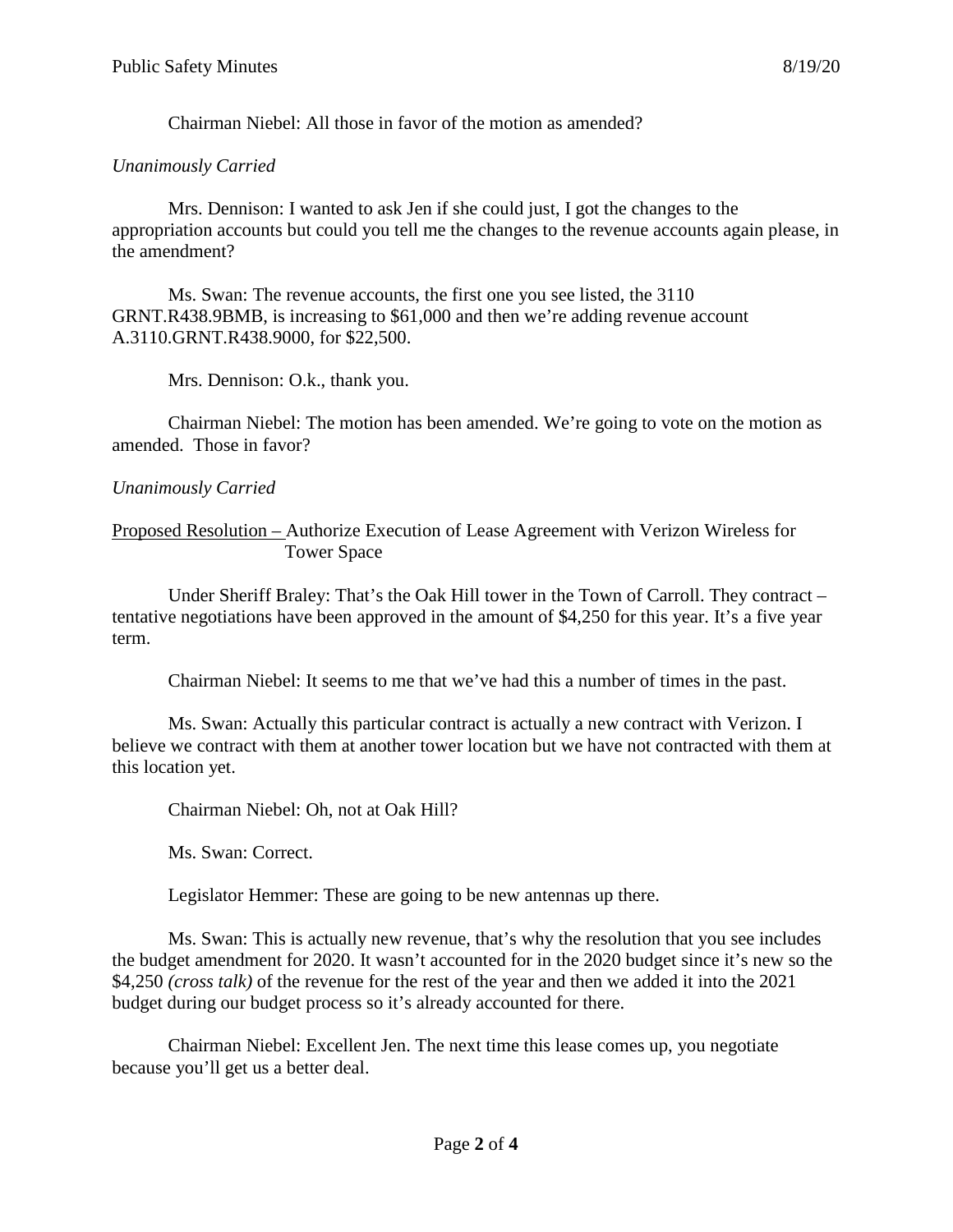Ms. Swan: Sure.

Chairman Niebel: I'm just kidding. Committee, any questions of Daryl or Jen on this one?

# *Unanimously Carried*

### Proposed Resolution – Authorize Execution of New York State Office of Homeland Security Funding Grant – Operation Stonegarden FY19

Under Sheriff Braley: *(Inaudible)* we've done since, I think, 2009. It's a boarder security grant. Our eligibility stems from the fact we're *(inaudible)* Lake Erie. This is a fiscal 19' year grant in the amount of \$76,383.26. It goes from 2019 through 2022. That is included in the 2020 adopted budget.

Chairman Niebel: Any questions?

# *Unanimously Carried*

Proposed Resolution – Authorize Execution of New York State Governor's Traffic Safety Committee Grant for the Police Traffic Services Program FY21

Under Sheriff Braley: This again is a long term grant that we've used for traffic safety enforcement in the County. This particular one is not currently in the 2020 budget so you can see an increase in appropriations for \$1,000 and an increase in revenue account for \$1,000. There is no local share there.

Chairman Niebel: Any questions?

*Unanimously Carried*

Proposed Resolution – Amend 2020 Budget for State Homeland Security Program (SHSP- 2017) Grant Award

Mr. Griffith: This is a grant that came in. It's part of our 2017 grant. This is \$4,371. It was used with the I.T. Department for cyber training. There is no local share. It all comes out of the grant. It's just a funding source.

Chairman Niebel: O.k., and it's through August 31, 2020?

Mr. Griffith: Well this will spend the rest of the money in that grant, yes.

Chairman Niebel: Any questions on this resolution?

*Unanimously Carried*